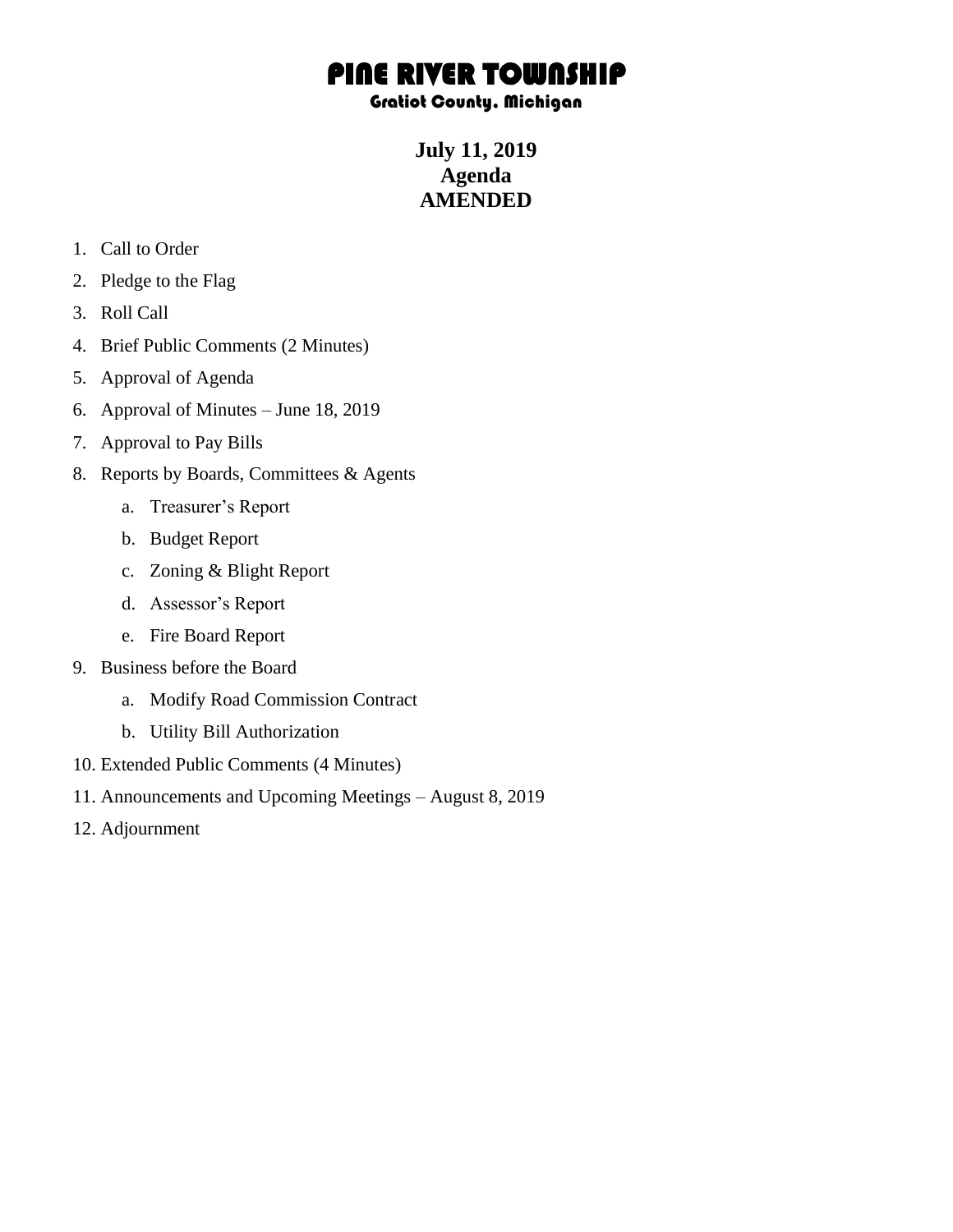## **MINUTES OF THE PINE RIVER TOWNSHIP BOARD MONTHLY MEETING JULY 11, 2019**

- 1) The regular monthly meeting of the Pine River Township Board was called to order at 7:00 P.M. by Supervisor Beeson at the Township Hall.
- 2) Pledge the flag: The board and the public said the pledge to the flag.
- 3) Roll Call: Baker: present, Best: present, Moeggenborg: present, Beeson: present, Whitmore/Humm: present. (5) Board members present, (0) absent.
- 4) Brief Public comments (2 minutes): no comments
- 5) Approve the Agenda:

Motion by Baker: second by Moeggenborg: to approve the agenda and add lines 9b and 9c. All present board members approved. Motion carried 5-0.

6) Approve the Minutes:

Motion by Moeggenborg: second by Baker: to approve the Regular Meeting Minutes of June 18, 2019, as presented. All present board members approved. Motion carried 5-0.

7) Approval to Pay Bills:

Motion made by Moeggenborg: second by Baker: to pay bills as presented in the amount of \$24,455.86 and to include the camera purchase of \$211.99. All present board members approved. Motion carried 5-0.

- 8) Reports by Boards, Committees & Agents
	- a) Treasurers Report Discussion: Board Reviewed, Bank Reconciliations have been received and reviewed by all present. Placed on file.
	- b) Budget Report Discussion: report placed on file.
	- c) Zoning & Blight Officer a point of discussion to be noted was that Alma Chrysler was approved without charge for their new sign, no changes were made to the size or location.
	- d) Assessor Report no report.
	- e) Fire Services no report.
- 9) Business before the Board

a) Road Commission negotiated with Invenergy (Pine River Wind) to contribute \$93,000.00 towards graveling 9 miles of roads of which they used for turbine construction. Four of these miles that Invenergy will be paying for were already in the Gravel/Resurfacing Agreement with Pine River Township (dated 3/19/19). In that agreement Pine River Township was contributing towards 10.01 miles of gravel resurfacing, for a total cost of \$50,150.00. We will still be graveling all 10.01 miles but the Township will not be billed for four miles of that, thus saving the Township \$20,040.00.

b) Bill Payments

i) Motion was made by Moeggenborg and seconded by Baker to approve any recurring payments of utilities, such as electric, cable/internet, gas on a continuous basis. This will allow for bill payments to be made without approval at a monthly meeting.

10) Extended Public Comments (4 Minutes) None.